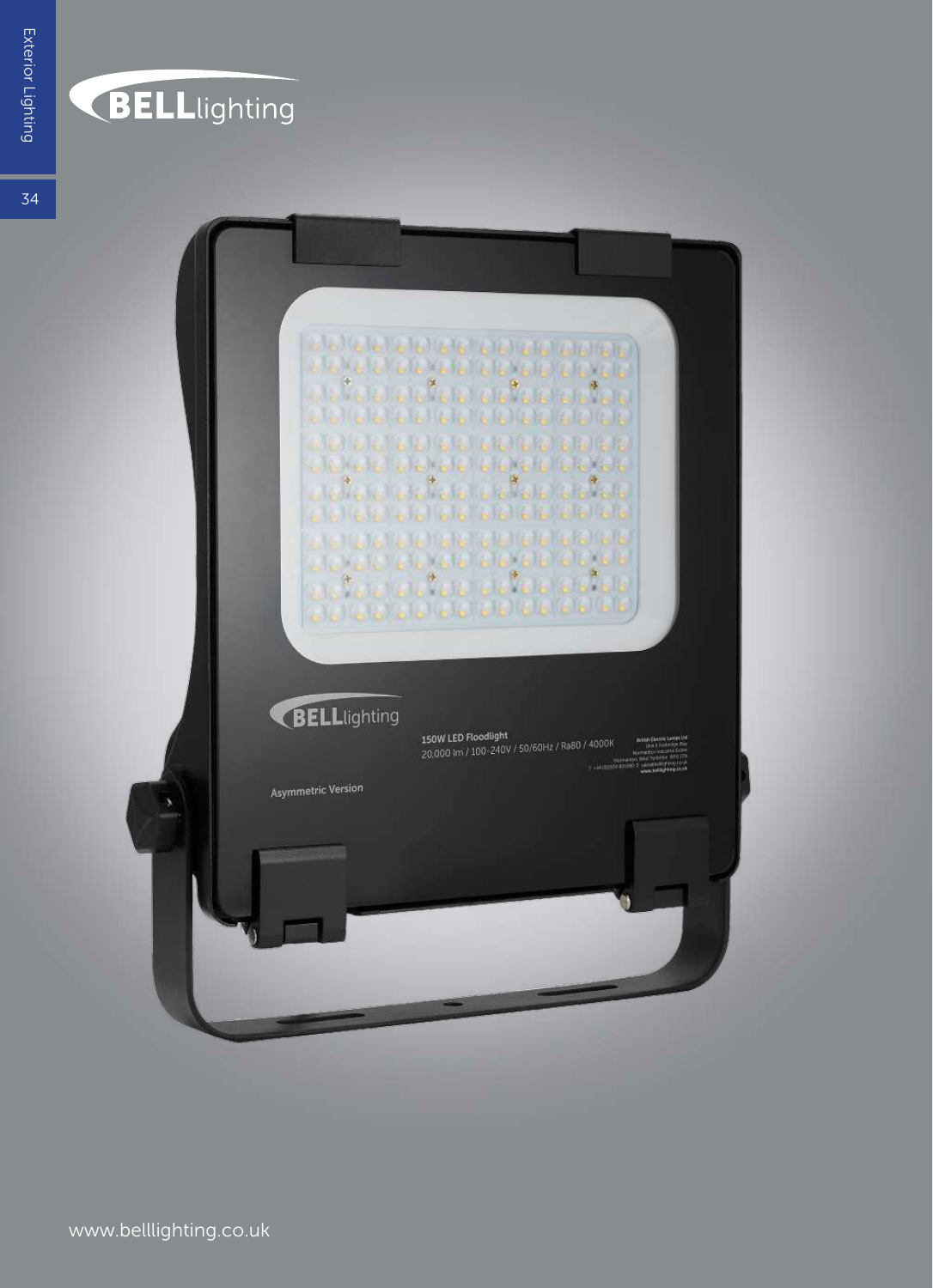$\overline{5}$ 

## **SkylineELITe**

## Asymmetric/Symmetric LED Floodlight

Designed and engineered in the UK specifically to meet the requirements for sports lighting and to reduce light pollution levels. The Skyline Elite is a high specification floodlight with a 70,000 hour lifespan, 7 year guarantee and 2 year on site warranty.

- Genuine replacement for 250/400/600W Metal Halide/Sodium Floodlight
- Perfect for sports, building facade's, landscape, security & car park lighting
- Asymmetric distribution, low light pollution (Asymmetric version)
- Up to 133 Lm/W
- Surge protected 10,000V (250/240W) & 4000V (80W) for lighting protection
- Cool White
- Aerodynamic, streamlined design for reduced windage
- Fully encapsulated IP66 TUV certified driver
- Nichia GRT-V1 LED / Meanwell Driver
- Long life 70,000 hours (L80 B10 @ 25°C)
- Robust construction IP66, standard universal mounting bracket
- Supplied pre-flexed (1.5M), tool free entry and construction for simple and quick installation
- Air pressure equalisation feature to elimate capillary effect



LMR80: Maximum 20% of lumen depreciation over rated hours. B10: Maximum 10% of fittings failure rate over rated hours



|  |   | 80W   | 150W  | 240W  |  |  |  |
|--|---|-------|-------|-------|--|--|--|
|  | A | 360mm | 325mm | 418mm |  |  |  |
|  | B | 265mm | 413mm | 452mm |  |  |  |
|  |   | 82mm  | 83mm  | 87mm  |  |  |  |

1 Exceeds EU standard of 70 for Lumens Maintenance Ratio 2 Exceeds EU standard of RA 80 for Colour Rendering Index

3 Subject to terms & conditions (Contact Customer Service)

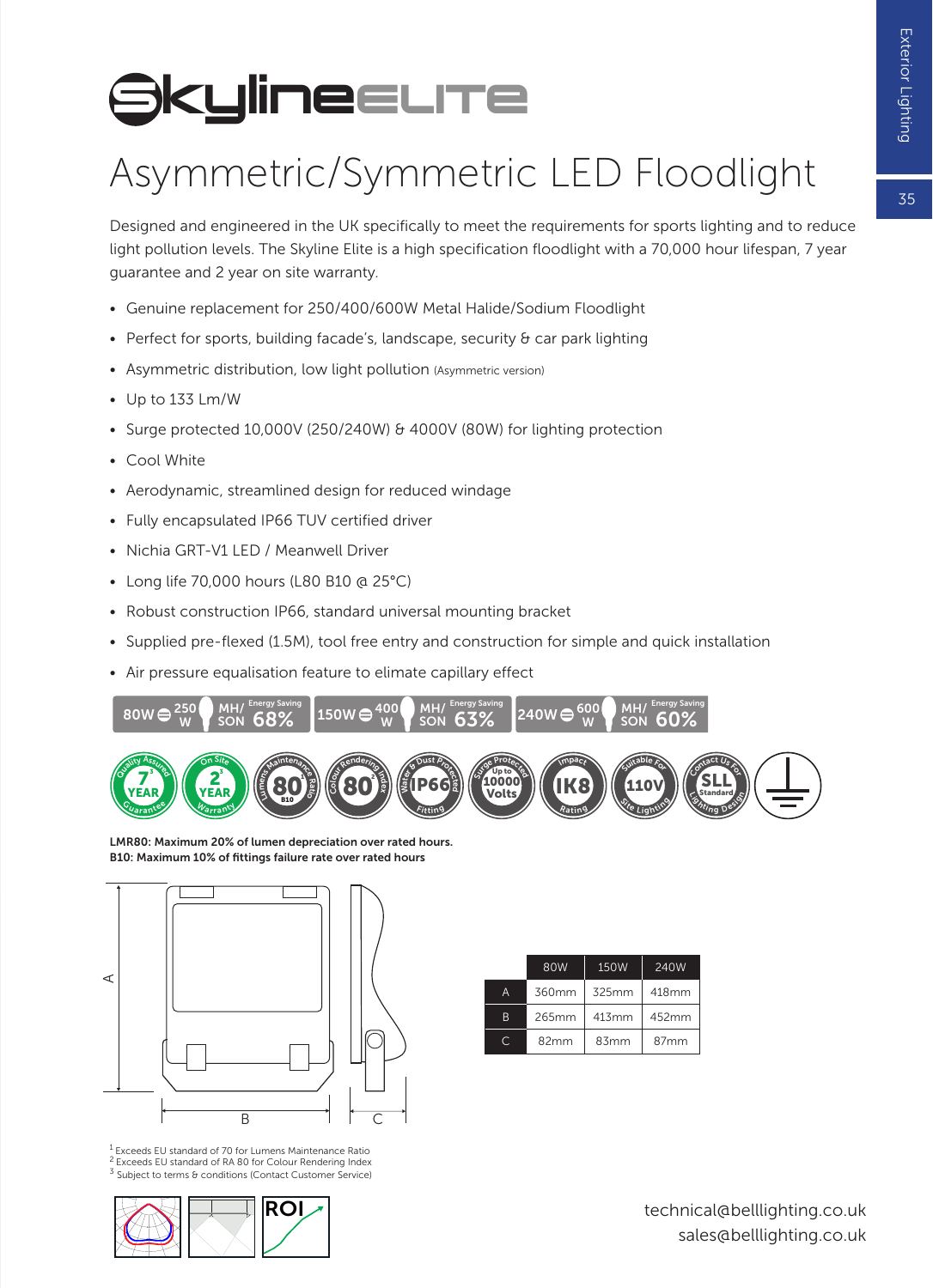## **SkylineELITe**

| Construction   | Polyester coated die-cast LM6 Marine Grade aluminium & toughened safety glass |
|----------------|-------------------------------------------------------------------------------|
| Driver         | Sosen                                                                         |
| LED Chip       | Nichia GRT-V1                                                                 |
| IP Rating      | IP66                                                                          |
| Operating Temp | $-30^{\circ}$ C to $+35^{\circ}$ C                                            |
| Input Voltage  | $110 - 264V$                                                                  |
| Power Factor   | > 0.9                                                                         |
| <b>CRI</b>     | 80 - Exceeds EU standard of Ra 70 for Colour Rendering Index                  |
| LMR.           | 80 - Exceeds EU standard of 70 for Lumens Maintenance Ratio                   |
| Windage        | 80W 0.1M <sup>2</sup> / 150W 0.12M <sup>2</sup> / 240W 0.2M <sup>2</sup>      |
| Weight         | 80W - 4.6Kg / 150W - 6.8Kg / 240W - 8.9Kg                                     |
|                |                                                                               |

| Code  | $\vee$      | W   | Description              | Lm    | Peak Intensity       | Temp  | Lm/W | Hours |
|-------|-------------|-----|--------------------------|-------|----------------------|-------|------|-------|
| 08850 | 110-264     | 80  | Skyline Elite Symmetric  | 10000 | 1331.60 cd/klm @ 10° | 4000K | 125  | 70000 |
| 08851 | $110 - 264$ | 80  | Skyline Elite Asymmetric | 10000 | 500.00 cd/klm @ 54°  | 4000K | 125  | 70000 |
| 08852 | 110-264     | 80  | Skyline Elite 30°        | 10000 | 2562.40 cd/klm @ 0°  | 4000K | 125  | 70000 |
| 08853 | 110-264     | 80  | Skyline Elite 15°        | 10000 | 5005.70 cd/klm @ 0°  | 4000K | 125  | 70000 |
| 08854 | 110-264     | 150 | Skyline Elite Symmetric  | 20000 | 1377.20 cd/klm @ 8°  | 4000K | 133  | 70000 |
| 08855 | 110-264     | 150 | Skyline Elite Asymmetric | 20000 | 483.00 cd/klm @ 54°  | 4000K | 133  | 70000 |
| 08856 | 110-264     | 150 | Skyline Elite 30°        | 20000 | 2512.60 cd/klm @ 0°  | 4000K | 133  | 70000 |
| 08857 | 110-264     | 150 | Skyline Elite 15°        | 20000 | 4800.10 cd/klm @ 0°  | 4000K | 133  | 70000 |
| 08858 | 110-264     | 240 | Skyline Elite Symmetric  | 30000 | 1338.80 cd/klm @ 10° | 4000K | 125  | 70000 |
| 08859 | 110-264     | 240 | Skyline Elite Asymmetric | 30000 | 501.80 cd/klm @ 50°  | 4000K | 125  | 70000 |
| 08860 | 110-264     | 240 | Skyline Elite 30°        | 30000 | 1566.50 cd/klm @ 0°  | 4000K | 125  | 70000 |
| 08861 | 110-264     | 240 | Skyline Elite 15°        | 30000 | 4587.00 cd/klm @ 0°  | 4000K | 125  | 70000 |

<sup>1</sup> Exceeds EU standard of 70 for Lumens Maintenance Ratio<br><sup>2</sup> Exceeds EU standard of RA 70 for Colour Rendering Index<br><sup>3</sup> Subject to terms & conditions (Contact Customer Service)

36